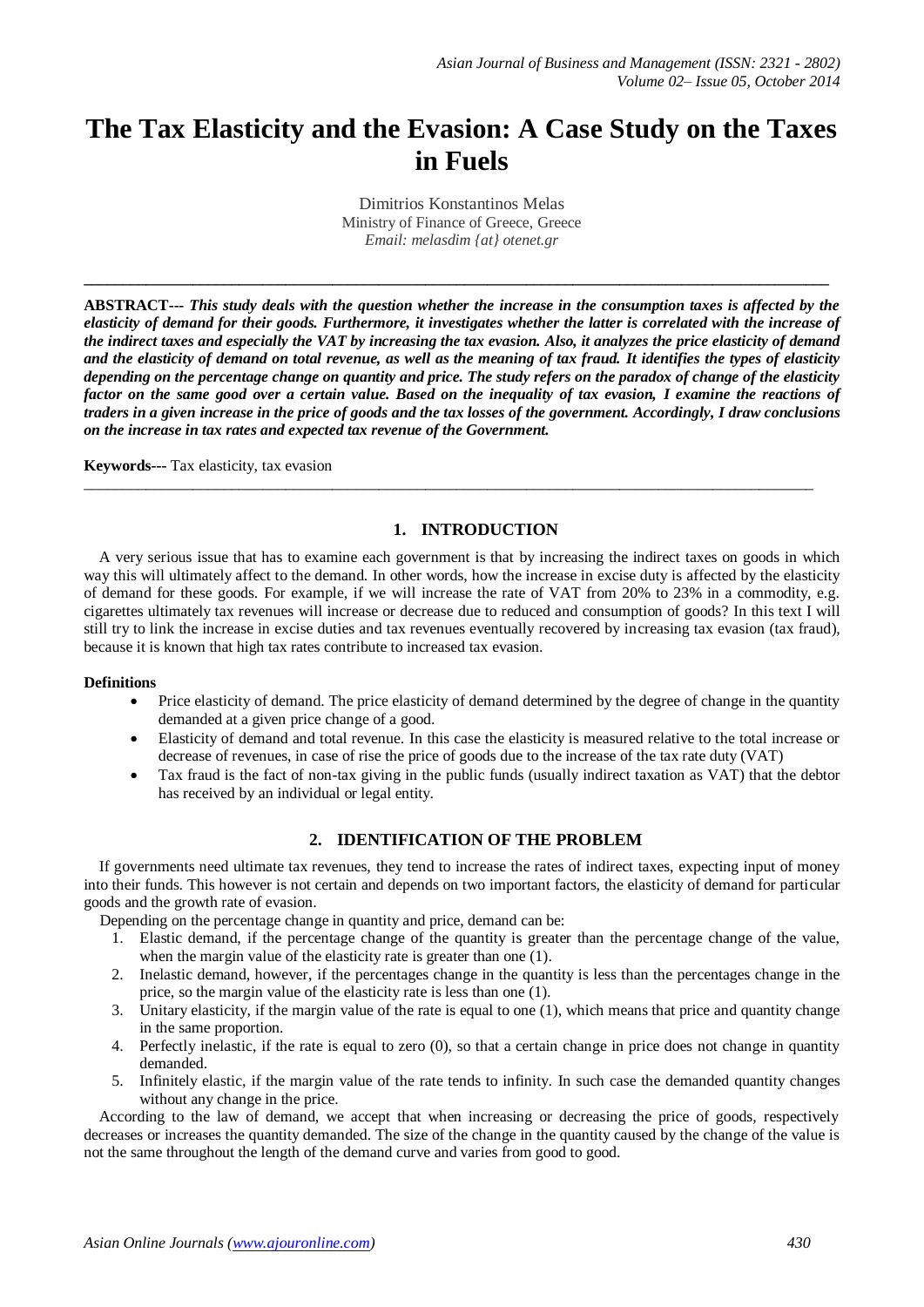So if the demand for goods is inelastic, less than one (1), then the increase of the consumption tax (VAT) increase government revenue because the decrease in quantity demanded is small. Such goods are staples such as food, medicines, energy, etc.

 Conversely, if the demand for goods is elastic, greater than one (1), then the increase of a tax in the consumption does not yield large revenues to the state because the price increase causes a large decrease in quantity demanded. If e.g. impose higher tax rate on cigars, is likely to eventually be a reduction in tax revenue because many consumers will not continue to consume this good.

#### **3. THE PARADOX OF CHANGE THE RATE OF ELASTICITY IN THE SAME GOOD**

 Let's now consider the case of increasing the specific value added tax on fuel. It is a general assumption that increasing the gasoline tax and hence its price, it is the surest source of revenue for the State. This is because the demand for gasoline is classified as inelastic. In other words, it is heavily influenced by fluctuations in the price as it is considered staple. Indeed, several studies define the value of the elasticity of gasoline around 0.5. This means that if you raise the price of gasoline by 10% the quantity demanded will decrease only 5%. So, the tax revenue will increase by a possible increase in the gasoline tax as less petrol consumption will be fully offset by the price increase.

However, the analysis of data in Greek market the last two years gives elasticity of demand 1.15. That is, an increase in the price of gasoline by 10% leads to a decrease in quantity demanded by 11.5%. Why is there so much difference in the price elasticity of gasoline in Greece compared with other developed countries? The answer is given by the fact that at levels of low prices (even at relatively low levels) the elasticity of demand for gasoline shows low values (inelasticity – lower than one). But as the relative price rises, becomes more elastic. The result of this analysis shows that the government revenues would not only raise by the increase in the price of fuels will be reduced.

#### **4. THE TAX EVASION AND THE INCREASING OF THE TAX RATES**

 If we look the tax evasion as a whole, the inequality is: *P\* f > g*

Where:

 $p =$  the probability of disclosure the tax evasion by the tax authorities

 $f =$  the penalty (financial, criminal, etc.)

 $g =$  financial or other benefit from the realization of tax evasion.

From the inequality, we see that the smaller the value of (p) and (f), the greater the tendency for tax evasion.

Let us now try to give an example to make it more understandable.

Someone puts fuel each week  $100 \text{ }\epsilon$  which include VAT 15%, corresponding to 100 liters. Consequently, the net value of the fuel as we can find with tax remission amounts to 86.96  $\epsilon$  and the amount of the tax 13.04  $\epsilon$  (It is assumed that the value of the fuel contains no other duty to facilitate reader). Now, if the price of gasoline increases by 10%, then the consumer for 100 liters will have to pay 110  $\epsilon$ . But given the elasticity of demand of 1.15, the quantity demanded is now 88.5 liters and the total amount to be paid by the consumer will be 88.5 liters x 1,10  $\epsilon$  = 97.35  $\epsilon$ . Assuming that the rate of VAT has remained stable, we can see through the tax remission that the indirect tax (VAT) attributable to the State is  $(97.35 / 1.15) - 97.35 = 12.70 \text{ } \in \text{ and therefore the government revenue will decrease by } 0.34 \text{ } \in \text{.}$ 

## **5. THE ELASTICITY OF A GIVEN INCREASE IN THE RATES OF THE INDIRECT TAXES**

 In the previous example it is assumed to increase by 10% the net worth of gasoline and the rate of indirect tax (VAT) remains stable at 15%. Let's see what will happen if the increase in consumer prices derived from increasing by 10 points the coefficient indirect taxation, i.e. if the tax rate increased from 15% to 25%. Then, given the demand of elasticity to 1.15 and the additional demanded quantity to 88.5 liters, the consumer will pay back the amount of 97.35  $\epsilon$ . In this case the indirect tax will be attributed to the State is  $(97.35 / 1.25) - 97.35 = 19.47 \text{ }\epsilon$  and so the government revenue will increase by 6.43  $\epsilon$ .

 Apparently the reader can see in this case that despite the elasticity of demand the state increases its revenue. But we must take care on two important parameters:

- Many professionals in the field of fuel see their turnovers reduced and consequently a vast amount of them will leave the profession, especially all those who operate their business close to break-even point.
- Those who remain employed will have an increased incentive to tax fraud. Specifically if on the above inequality  $p * f > g$  assume that initially:  $p = 15\%$ ,  $f = 100\epsilon$  and  $g = 13.04 \epsilon$  hence inequality would 15%  $* 100$ > 13.04 therefore 15 > 13.04 and consequently there was not tax fraud, inequality will reach 15% Χ 100 < 19.47 therefore 15 < 19.47 consistently the tax payer acquire incentive for tax evasion. So if we assume that the tax evasion in the country reaches 20%, then the expected revenue from the increased tax rate will amount to 19.47  $\epsilon$  - 20% = 15.58  $\epsilon$  and thus the actual increase in state revenues would be 2.54  $\epsilon$ .